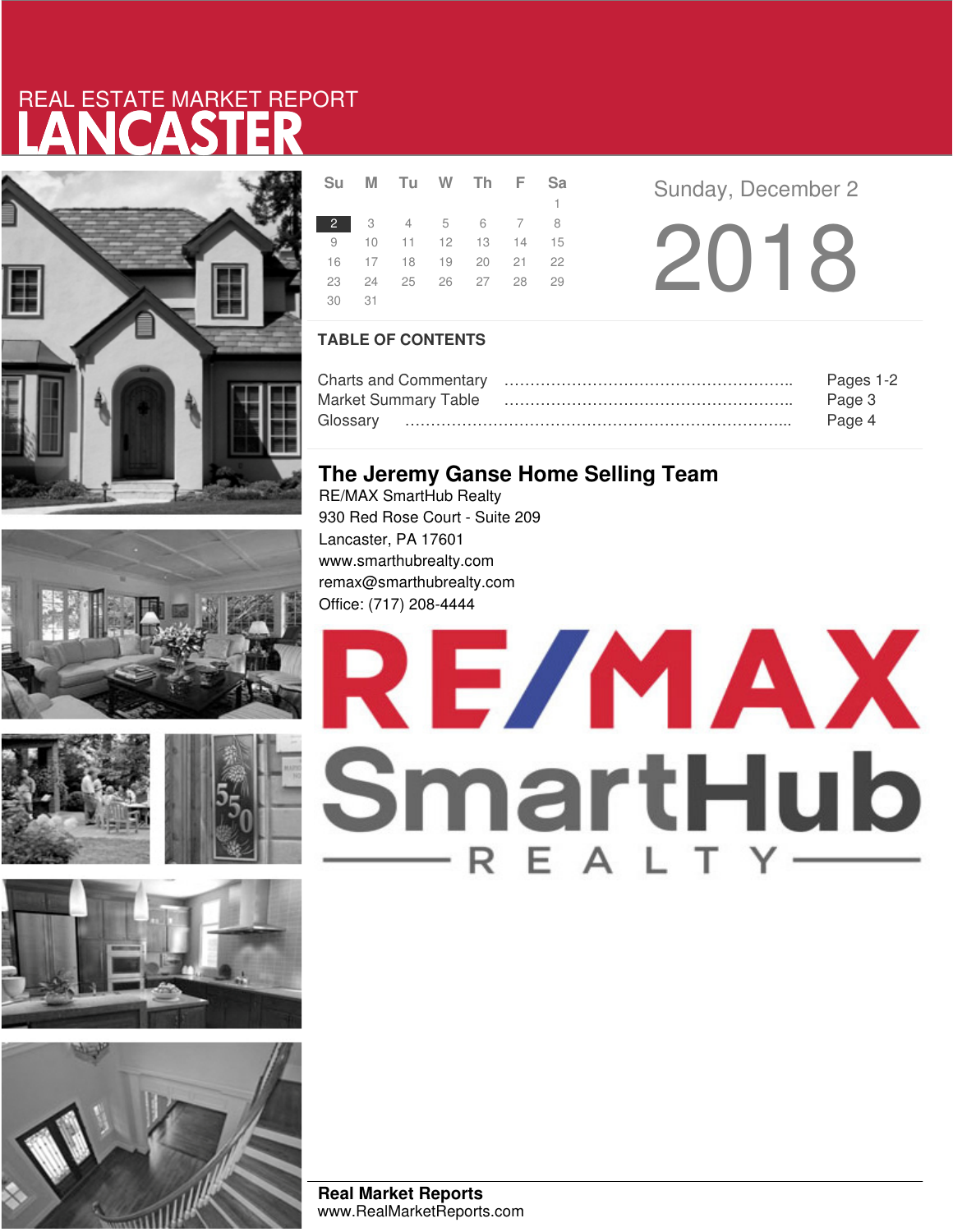

Sunday, December 2, 2018

## The Jeremy Ganse Home Selling Team

remax@smarthubrealty.com RE/MAX SmartHub Realty Office: (717) 208-4444

at the real estate market. Currently there are 696 sales pending in the market overall, leaving 1289 listings still for sale. The resulting pending ratio is 35.1% (696 divided by 1,985). So you might be asking yourself, that's great... but what exactly does it mean? I'm glad you asked! *Let's take a look*

The pending ratio indicates the supply & demand of the market. Specifically, a high ratio means that listings are in demand and quickly going to contract. Alternatively, a low ratio means there are not enough qualified buyers for the existing supply.

**"Current inventory is described as mildly active."**

Taking a closer look, we notice that the \$150K - \$200K price range has a relatively large number of contracts pending sale.

We also notice that the \$250K - \$300K price range has a relatively large inventory of properties for sale at 189 listings. The average list price (or asking price) for all properties in this market is \$329,127.





A total of 3266 contracts have closed in the last 6 months with an average sold price of \$224,318. Breaking it down, we notice that the \$150K - \$200K price range contains the highest number of sold listings.

Alternatively, a total of 1158 listings have failed to sell in that same period of time. Listings may fail to sell for many reasons such as being priced too high, having been inadequately marketed, the property was in poor condition, or perhaps the owner had second thoughts about selling at this particular time. The \$200K - \$250K price range has the highest number of off-market listings at 189 properties.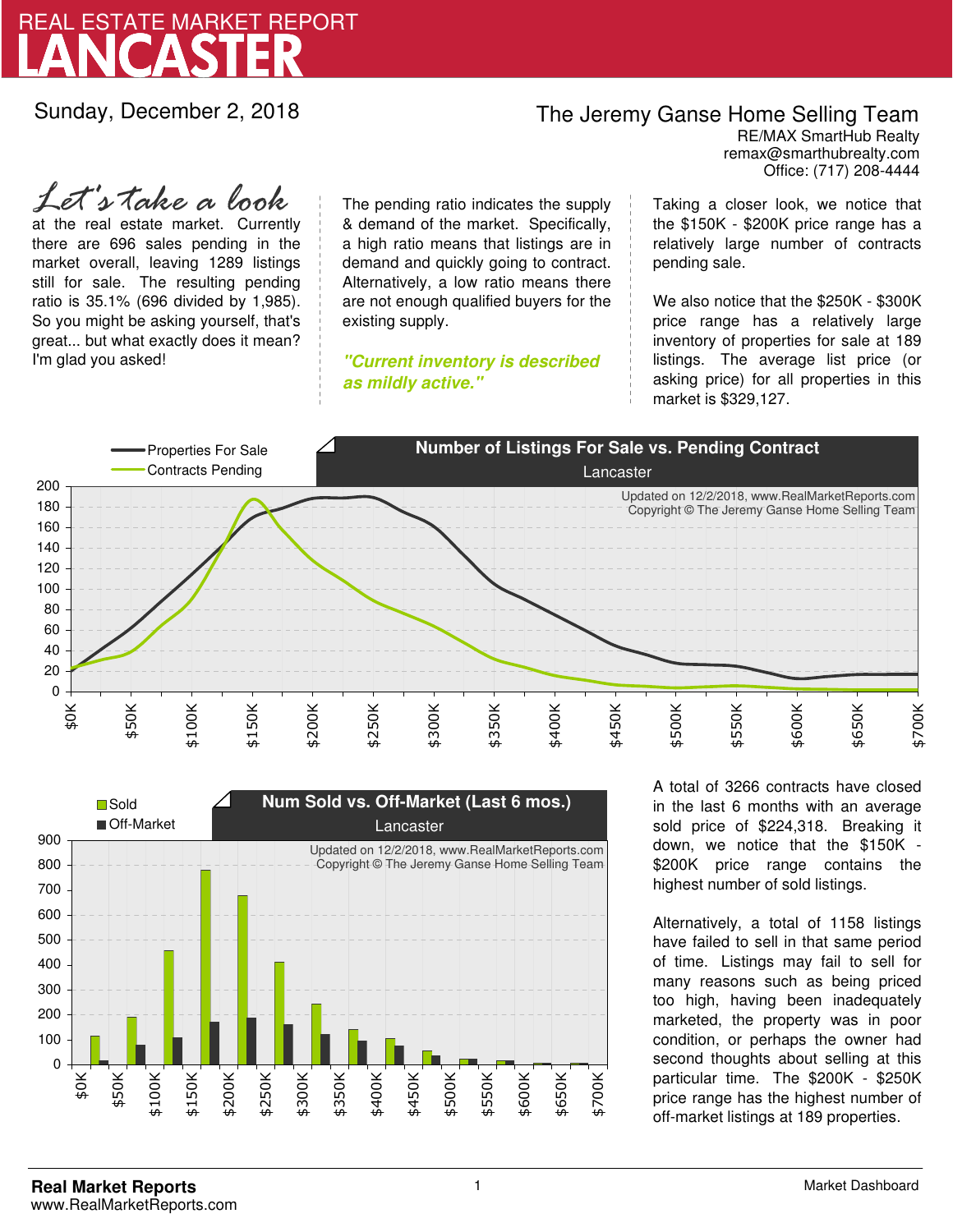## LANCASTER REAL ESTATE MARKET REPORT

Sunday, December 2, 2018

## The Jeremy Ganse Home Selling Team

remax@smarthubrealty.com RE/MAX SmartHub Realty Office: (717) 208-4444

Looking at the chart to the right, you might be wondering why average days on market (DOM) is important. This is a useful measurement because it can help us to determine whether we are in a buyer's market (indicated by high DOM), or a seller's market (indicated by low DOM). Active listings (properties for sale) have been on the market for an average of 137 days.

Analysis of sold properties for the last six months reveals an average sold price of \$224,318 and 41 days on market. Notice that properties in the \$150K - \$200K price range have sold quickest over the last six months.

The recent history of sales can be seen in the two charts below. The average sold price for the last 30 days was \$217,313 with an average DOM of 39 days.

Since the recent DOM is less than the average DOM for the last 6 months, it is a positive indicator for demand. It is always important to realize that real estate markets can fluctuate due to many factors, including shifting interest rates, the economy, or seasonal changes.



### **"The average list-to-sales ratio for this area is 98.4%."**

Ratios are simple ways to express the difference between two values such as list price and sold price. In our case, we typically use the list-to-sale ratio to determine the percentage of the final list price that the buyer ultimately paid. It is a very common method to help buyers decide how much to offer on a property.

Analysis of the absorption rate indicates an inventory of 2.4 months based on the last 6 months of sales. This estimate is often used to determine how long it would take to sell off the current inventory of properties if all conditions remained the same. It is significant to mention that this estimate does not take into consideration any additional properties that will come onto the market in the future.



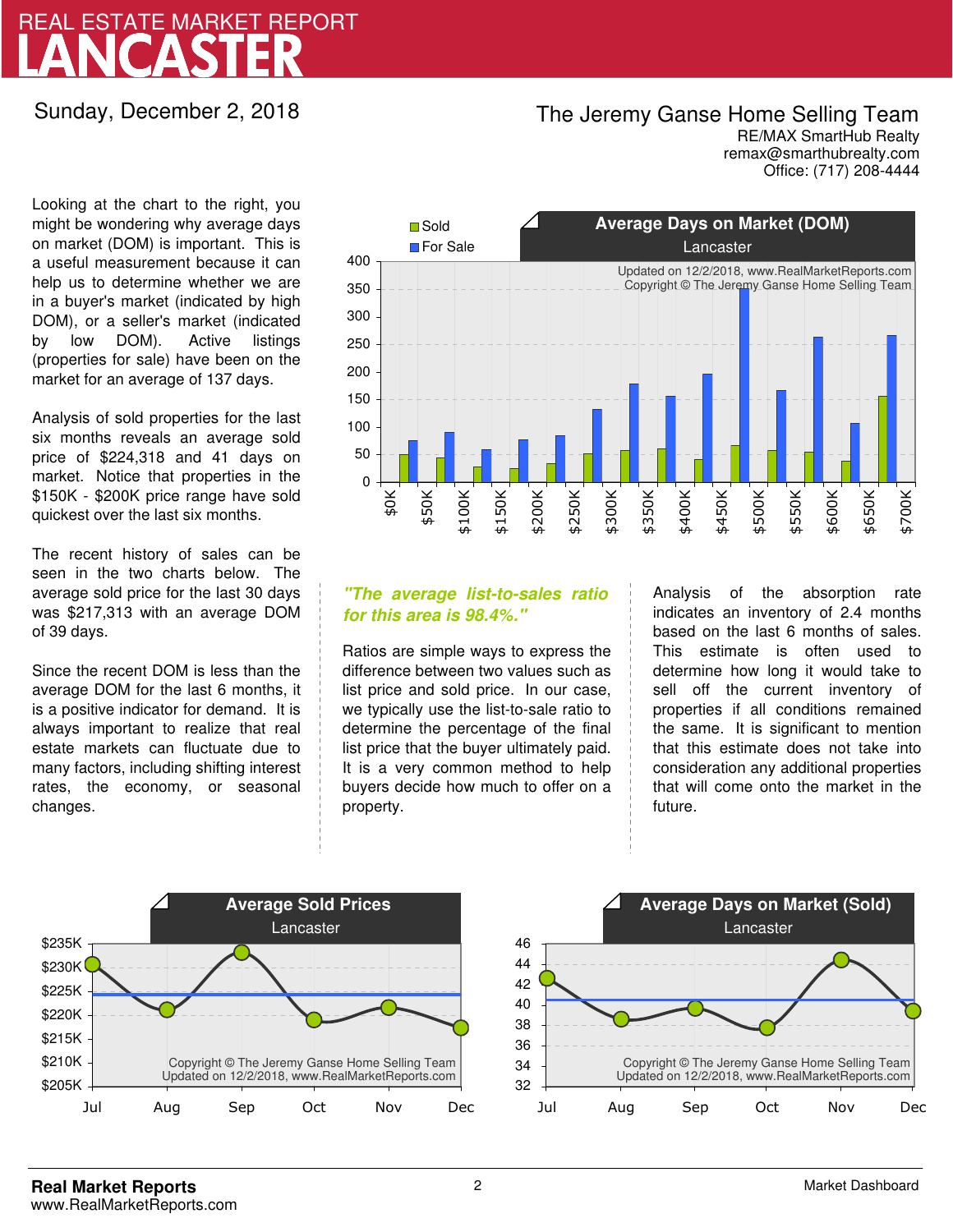# LANCASTER REAL ESTATE MARKET REPORT

Sunday, December 2, 2018

## The Jeremy Ganse Home Selling Team

remax@smarthubrealty.com RE/MAX SmartHub Realty Office: (717) 208-4444

|                                    |                    | <b>Contracts Pending [2]</b> |                         |                   |                | Off-Market in the Last 6 Months [3] |                               |                |            |                   | <b>Absorption Rate</b> |                   |  |              |      |
|------------------------------------|--------------------|------------------------------|-------------------------|-------------------|----------------|-------------------------------------|-------------------------------|----------------|------------|-------------------|------------------------|-------------------|--|--------------|------|
|                                    |                    |                              | For Sale <sup>[1]</sup> |                   |                |                                     | Sold in the Last 6 Months [4] |                |            |                   |                        |                   |  |              |      |
|                                    | <b>Price Range</b> | Total                        | Avg                     | Avg               | Total          | Pending                             | <b>Total</b>                  | Total          | Avg        | Avg Orig          | Avg                    | Avg               |  | List to      | Mos. |
| Min.                               | Max.               | <b>Num</b>                   | <b>DOM</b>              | <b>List Price</b> | <b>Num</b>     | Ratio                               | <b>Num</b>                    | <b>Num</b>     | <b>DOM</b> | <b>List Price</b> | <b>List Price</b>      | <b>Sold Price</b> |  | <b>Sales</b> |      |
| \$0                                | \$49,999           | 20                           | 77                      | \$36,810          | 23             | 53.5%                               | 18                            | 117            | 51         | \$51,056          | \$48,478               | \$31,467          |  | 64.9%        | 1.0  |
| \$50,000                           | \$99,999           | 62                           | 92                      | \$77,696          | 39             | 38.6%                               | 80                            | 193            | 45         | \$85,152          | \$77,999               | \$73,993          |  | 94.9%        | 1.9  |
| \$100,000                          | \$149,999          | 114                          | 59                      | \$128,244         | 90             | 44.1%                               | 109                           | 458            | 28         | \$134,579         | \$133,017              | \$130,308         |  | 98.0%        | 1.5  |
| \$150,000                          | \$199,999          | 169                          | 78                      | \$180,090         | 187            | 52.5%                               | 173                           | 780            | 26         | \$179,113         | \$177,320              | \$175,197         |  | 98.8%        | 1.3  |
| \$200,000                          | \$249,999          | 188                          | 85                      | \$226,656         | 128            | 40.5%                               | 189                           | 678            | 35         | \$228,298         | \$226,485              | \$223,651         |  | 98.7%        | 1.7  |
| \$250,000                          | \$299,999          | 189                          | 132                     | \$278,488         | 89             | 32.0%                               | 162                           | 413            | 52         | \$278,683         | \$275,893              | \$272,380         |  | 98.7%        | 2.7  |
| \$300,000                          | \$349,999          | 161                          | 179                     | \$327,529         | 64             | 28.4%                               | 121                           | 245            | 58         | \$329,340         | \$326,080              | \$322,262         |  | 98.8%        | 3.9  |
| \$350,000                          | \$399,999          | 105                          | 156                     | \$374,796         | 32             | 23.4%                               | 96                            | 142            | 62         | \$382,457         | \$376,288              | \$370,936         |  | 98.6%        | 4.4  |
| \$400,000                          | \$449,999          | 75                           | 196                     | \$426,132         | 16             | 17.6%                               | 76                            | 106            | 42         | \$430,119         | \$426,670              | \$422,192         |  | 99.0%        | 4.2  |
| \$450,000                          | \$499,999          | 45                           | 352                     | \$477,082         | $\overline{7}$ | 13.5%                               | 37                            | 57             | 68         | \$487,331         | \$480,400              | \$471,610         |  | 98.2%        | 4.7  |
| \$500,000                          | \$549,999          | 28                           | 166                     | \$532,283         | $\overline{4}$ | 12.5%                               | 24                            | 23             | 59         | \$535,586         | \$530,594              | \$522,538         |  | 98.5%        | 7.3  |
| \$550,000                          | \$599,999          | 25                           | 264                     | \$582,319         | 6              | 19.4%                               | 17                            | 18             | 55         | \$591,745         | \$588,472              | \$576,342         |  | 97.9%        | 8.3  |
| \$600,000                          | \$649,999          | 13                           | 107                     | \$628,922         | 3              | 18.8%                               | 8                             | $\bf 8$        | 39         | \$646,457         | \$643,269              | \$623,232         |  | 96.9%        | 9.8  |
| \$650,000                          | \$699,999          | 17                           | 266                     | \$689,079         | $\overline{2}$ | 10.5%                               | 8                             | $6\phantom{a}$ | 157        | \$784,150         | \$707,283              | \$671,750         |  | 95.0%        | 17.0 |
| \$700,000                          | $+$                | 78                           | 191                     | \$1,070,828       | 6              | 7.1%                                | 40                            | 22             | 211        | \$955,681         | \$847,576              | \$887,658         |  | 104.7%       | 21.3 |
| <b>Market Summary &gt;&gt;&gt;</b> |                    | 1,289                        | 137                     | \$329,127         | 696            | 35.1%                               | 1,158                         | 3,266          | 41         | \$231,437         | \$227,870              | \$224,318         |  | 98.4%        | 2.4  |

Status = [1] ACT; [2] PND; [3] WTH, EXP, CNL; [4] CLS

CountyOrParish = Lancaster

PropertyType = Residential

-

Date Range = 06/03/2018 to 12/02/2018 control be accurate but not guaranteed.